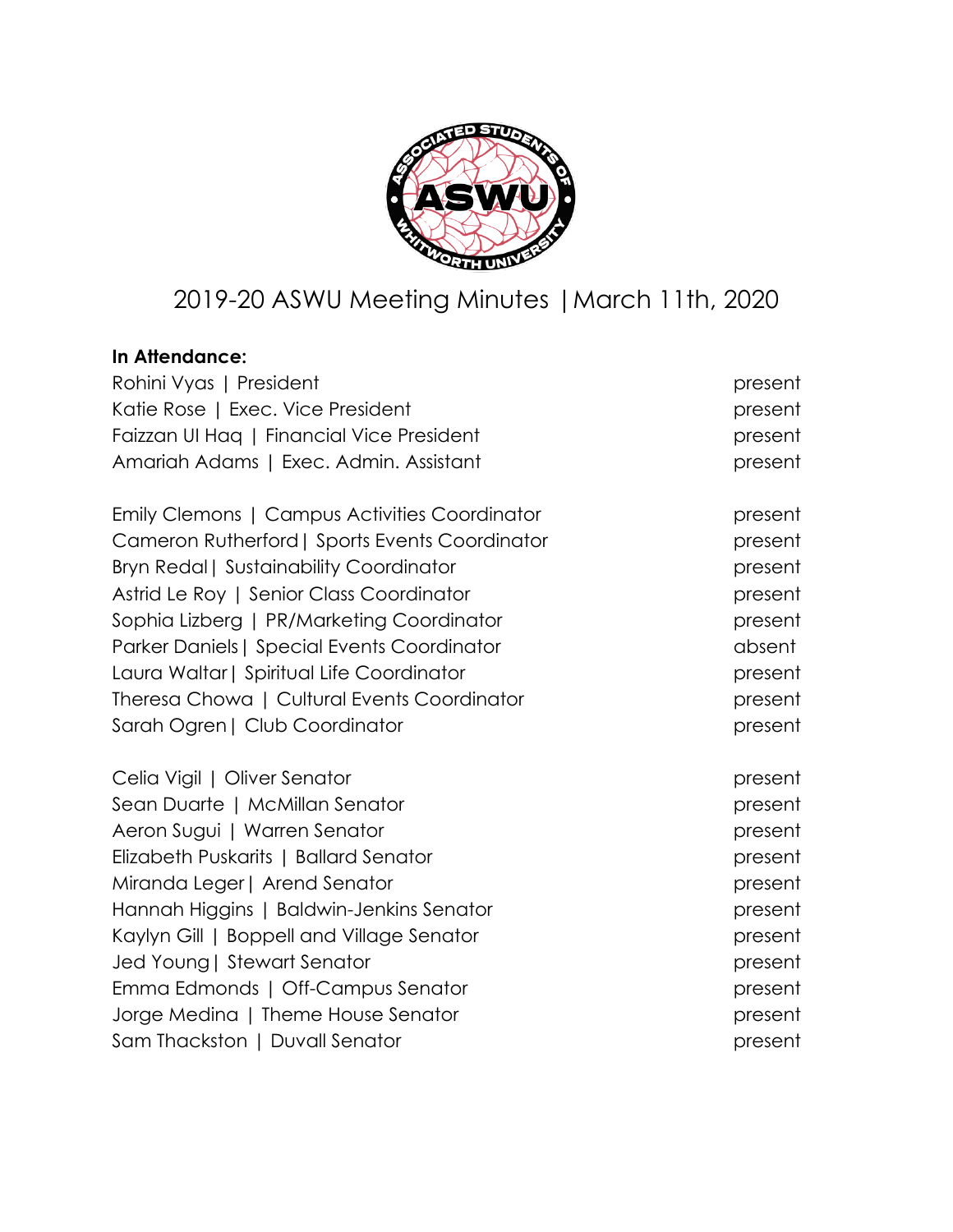| Ali Brandt   Off-Campus Representative           | present |
|--------------------------------------------------|---------|
| Behzad Barami   Off-Campus Representative        | present |
| Grace Fleming   Off-Campus Representative        | present |
| Grant Hill   Duv-Oliver Representative           | present |
| Timothy Leslie   Stew-B-Ville Representative     | present |
| Diana Diaz   Theme-Bop-End Representative        | present |
| Urzashi Lalwani   Warren Representative          | present |
| Aditi Beesani   Global Engagement Representative | present |
|                                                  |         |

 $\_$  , and the set of the set of the set of the set of the set of the set of the set of the set of the set of the set of the set of the set of the set of the set of the set of the set of the set of the set of the set of th

 $\_$  , and the set of the set of the set of the set of the set of the set of the set of the set of the set of the set of the set of the set of the set of the set of the set of the set of the set of the set of the set of th

Meeting brought to order at 5:00 PM in ASWU Chambers. Mission Statement read by Liz

### **Approval of Minutes**

Motion by Grant, seconded by Hannah in Favor 18 | opposed 0 | abstaining 0 Motion passes

### **Guest Speaker**

Dr. Aaron Putzke: thank you for having me. Lots of anxiety, too much info with corona virus. I want to talk about basics about the virus. I am not speaking on behalf of the university, but it is important to me. Community health is important to me. It drives me to inform people like you. the more informed the less anxious we are. The corona virus is something new to us. Under a microscope they look like they have e crown. Family of the common cold. Seven types of corona virus. 1 is very common and the other 3 are more serious. They are a little different in how much and how quickly they infected others. Covid 9 corona virus 2019, is about the symptoms of it. It is technically SARS Covid 2. This new thing is going around acting like influenza. Still in the flew season, our flu is towards the end of its life cycle. Bad news is this one is coming up. This sis a virus we haven't seen in people before. Which means we don't have a vaccine. We don't exactly know how everyone is going to respond to it. Follow the data. It shows different age ranges affected by the virus. This one is a great place to go to. Made by a high school student in Seattle. It scrubs the data and collects it all together. The total confirmed and total deceased. Those are people tested and shown to be positive, it doesn't show how many have been affected altogether, we won't know the true number globally. Mild symptoms might stay home and recover there just fine. The first one on the deceased list is china, it was due to response time and the populations that it hit. It was the first data to come out, so the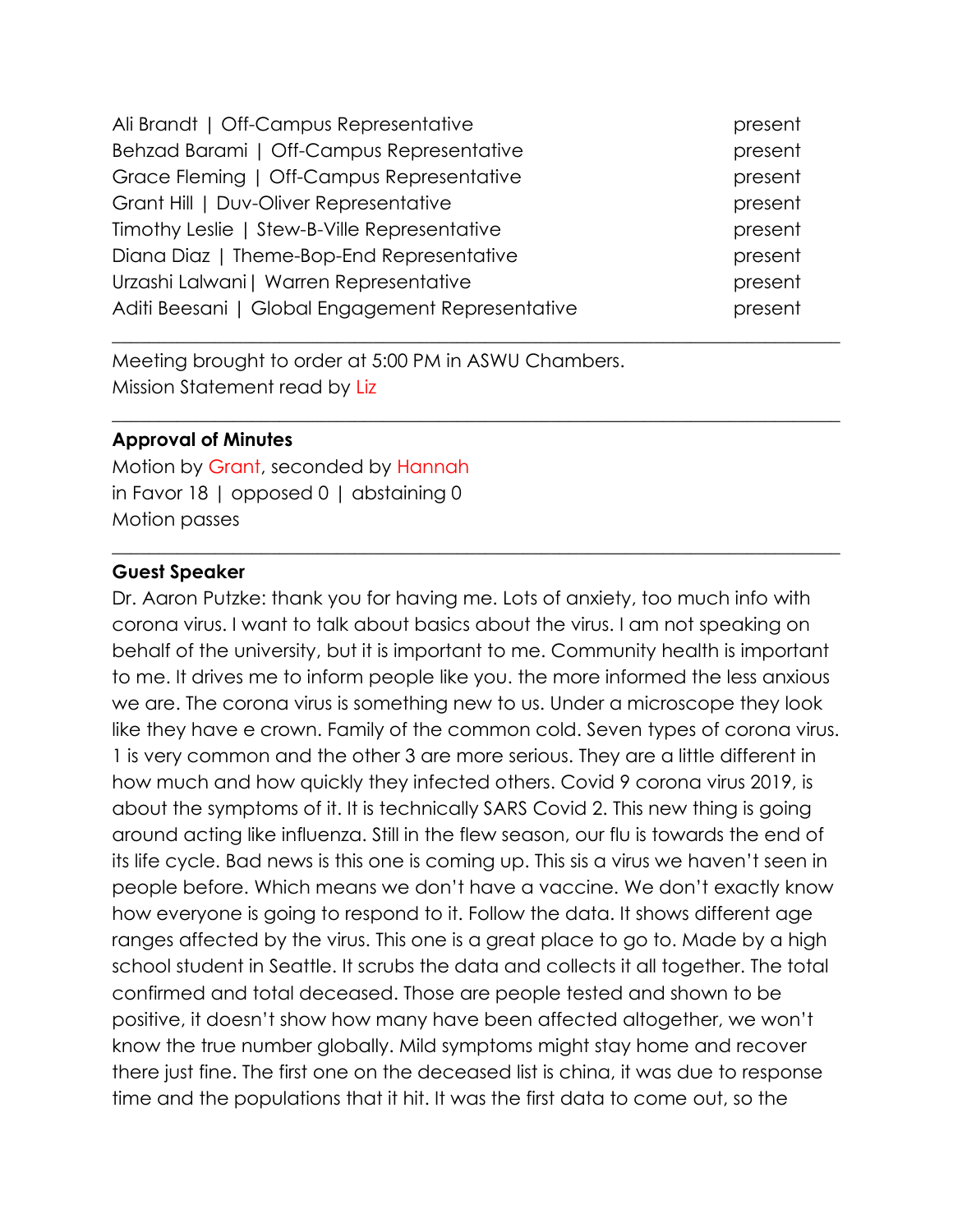death rate looked higher. Since then more have been infected, and the higher death rate is probably going to go down in a percentage perspective. In the us the state of WA, confirmed cases is 10% currently. Skewed numbers because the first-place hit was a nursing home. From a data perspective that doesn't apply to everyone. The data coming out about age, distinct curve. It doesn't infect people differently, except in kids. Young kids aren't getting infected at the rate adults are. Strange for a virus. The serious to death mortality goes up over age of 50. Your age range death rate it .2%. for now, the data shows that but it will stabilize you rage range assuming you're healthy is low. The people over 80 shoots up to 10-18%. Vulnerable populations. Think about protecting those around you who are more vulnerable. There are also people among us our age who have compromised immune systems. Those people are among us and your health habits are important right now. Respiratory virus which affects your lungs. Larger water droplets. 6-foot radius of someone sneezing that it might get on you. That's why they are making a big deal about washing your hands. If infected wearing a mask will help, if not it won't help. Try hard to not touch your face. If its on your hands, and you go wash your hands then its off. Make that effort. These doors are great for backing into and not having to touch it. We don't have knobs handles on campus, so this helps. Accessibility buttons help us to open doors too. Wash your hands. Soap matters. These viruses have membranes and ra inside. This membrane is made of molecules made of fat/oil. When washing your hands with soap it disrupts the membranes. Hand sanitizers above 60% alcohol. If they are out of sanitizer, you make your own. Rubbing alcohol and aloe vera mixture. Not a stomach virus. 600 rolls of toilet paper won't help you. Rushing to stores does no one any good right now. Overall, what I wanted to do was give you a basic run down on the virus, the number and minimizing exposure. Leaving a couple minutes for questions. Main point is don't panic, it'll get harder to not get anxious. Schools are closing, but whitworth is working hard to minimize panicky feelings. Most are in the population that if you get infected, you will only have mild symptoms. If this is what the health care system can handle. If it spikes, then it goes past what the health care system can do. Trying to flatten the curve. Trying to lower the amount of people going into the system.

Katie: don't know much about corona, but the flu. People dying of the flu retract a second virus. Have you read anything if this number is because of secondary infections, or just the virus on its own?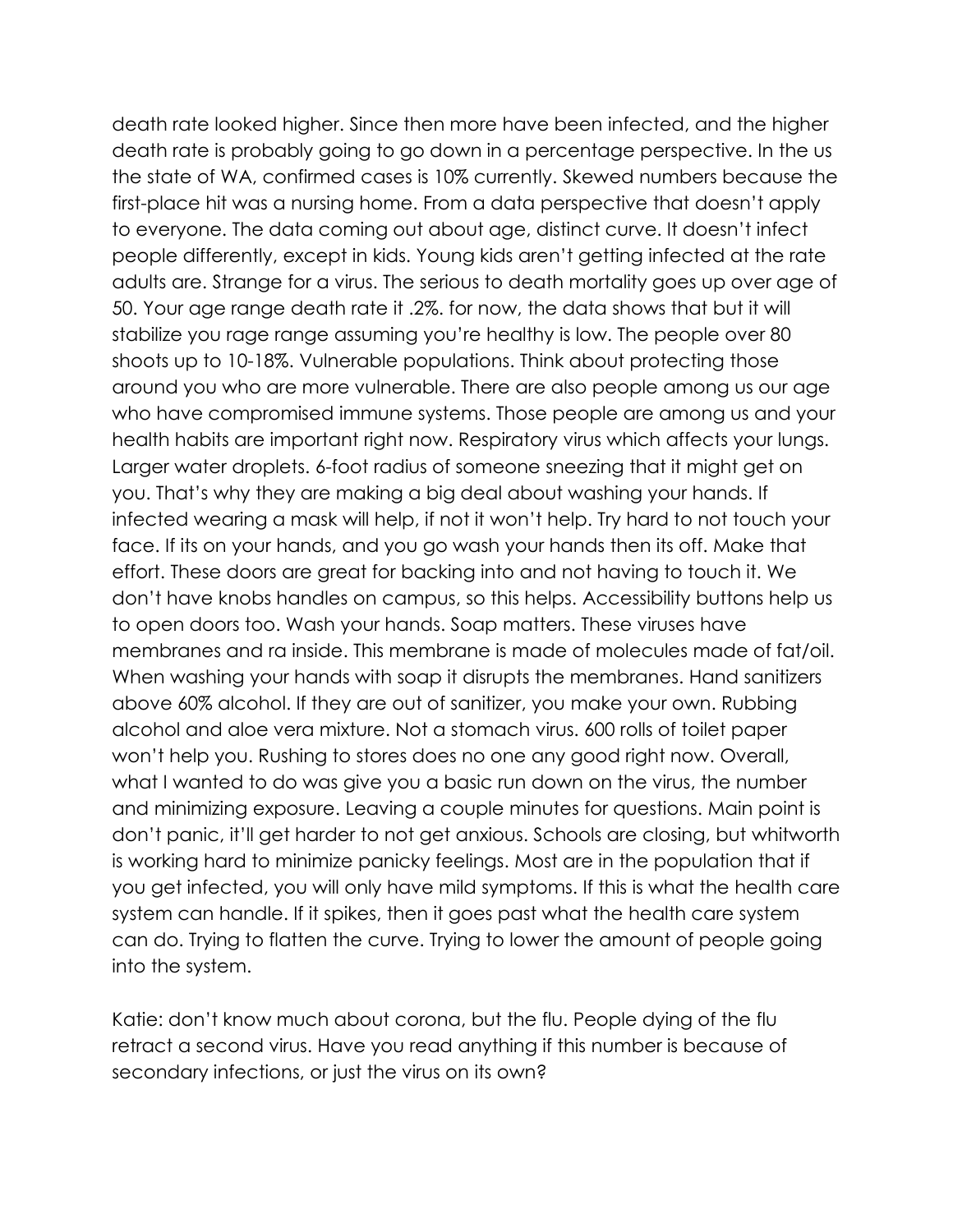Dr Putzke: Its often-older generations, you can get pneumonia symptoms, not necessarily due to a second one. But it does compromise your immune symptoms, that's why they offer antibiotics. The recovery rate is 95%. People not making it are in 75 or older age range.

Jed: have scientist found out the origin, could we ever find it?

Dr Putzke: It often make a jump from animals to human. Often a hard jump for viruses to make. Mutations can happen. Speculations its from a bat again. We have vaccines, we quell these things. Things never really go away. Occasionally a new mutation pops up. Corona virus is like this. We might be able to cheat it. Really dependent on how quickly they can work in the open markets. The first patient wasn't associated with the open market like they thought. Likely a bat.

Student: Are we likely to see cases in this side of the state?

Dr Putzke: Yes, containment is probably past. Seattle weeks behind from the first person. Airports aren't shut down. Its likely in Spokane, waiting for someone to get tested positive. Good questions. It seems likely that it would be here at this point

Student: If we start feeling sick when should we go to the doctor.

Dr Putzke: My medical health professional says if you get a fever and a cough and a flu, call primary physician. Don't walk up to the hospital. If you have symptoms over the phone, they might have you come in for testing of stay home. Again, stomach stuff doesn't apply to this virus

Student: Regarding hand sanitizer, can it build a resistance from access hand sanitizer

Dr Putzke: That deals with anti-bacterial stuff. Viruses aren't alive in that way; they work more like robots. Dissolving their membrane would prevent it from moving on

Student: What do you think it will take the university to shut down?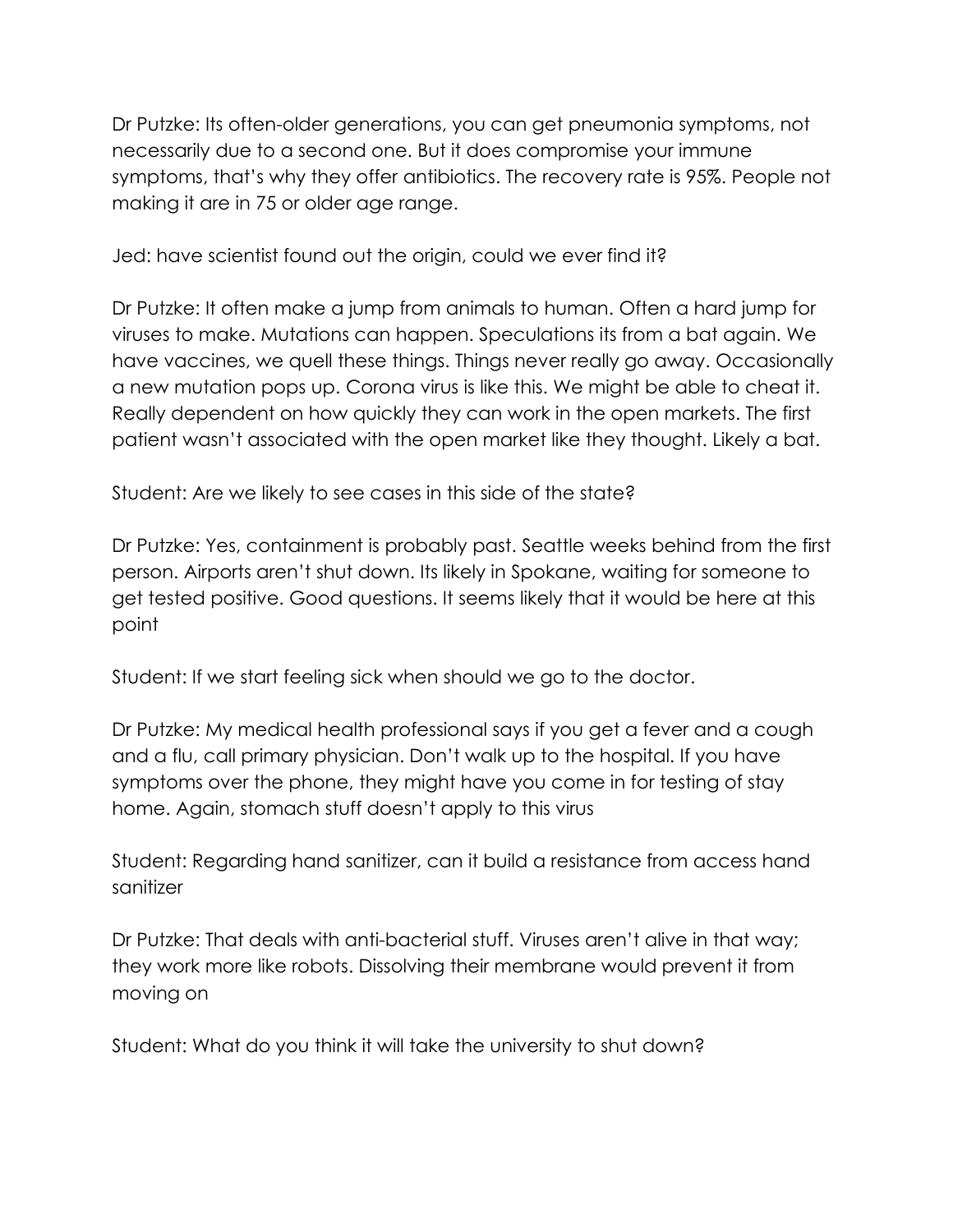Jason: Tough question, no written statement. There isn't really a way for us to be sure, lots of factors.

Student: University travel to Seattle, what are they going to do with students traveling there

Jason: University can't tell you what you can and can't do. There could be extra precautions in place for people traveling to those areas. More info coming out around spring break

Jed: Governor Ensley public gathers, apply to us?

Jason: For the west side, talking about that correctly, we have not been told that that is a must right now. There is an incident command team meeting every morning to watch this closely. Your safety is our number one. Lots will see other university closing, they have more factors to consider too, doesn't mean we need to follow suite.

Student: Best to act now, professors are in that range, we should be looking at that for their safety.

Jason: No confirmed cases, so not making that move, but we are preparing faculty. Faculty and staff are included in the whitworth community specific people responsible for specific things, those are what I'm hearing form updates.

Katie: what are international students going to do?

Jason: Concerned with anyone maybe not able to get home. Figuring out who will take care of people on quarantine, lots of insurance stuff I don't; understand. If we cancel classes, we have a task for figuring out what to do with students who can't make it home

Student: If classes are going online will that be for the whole semester

Jason: Depends on the situation

Student: If making students go home, possible refund?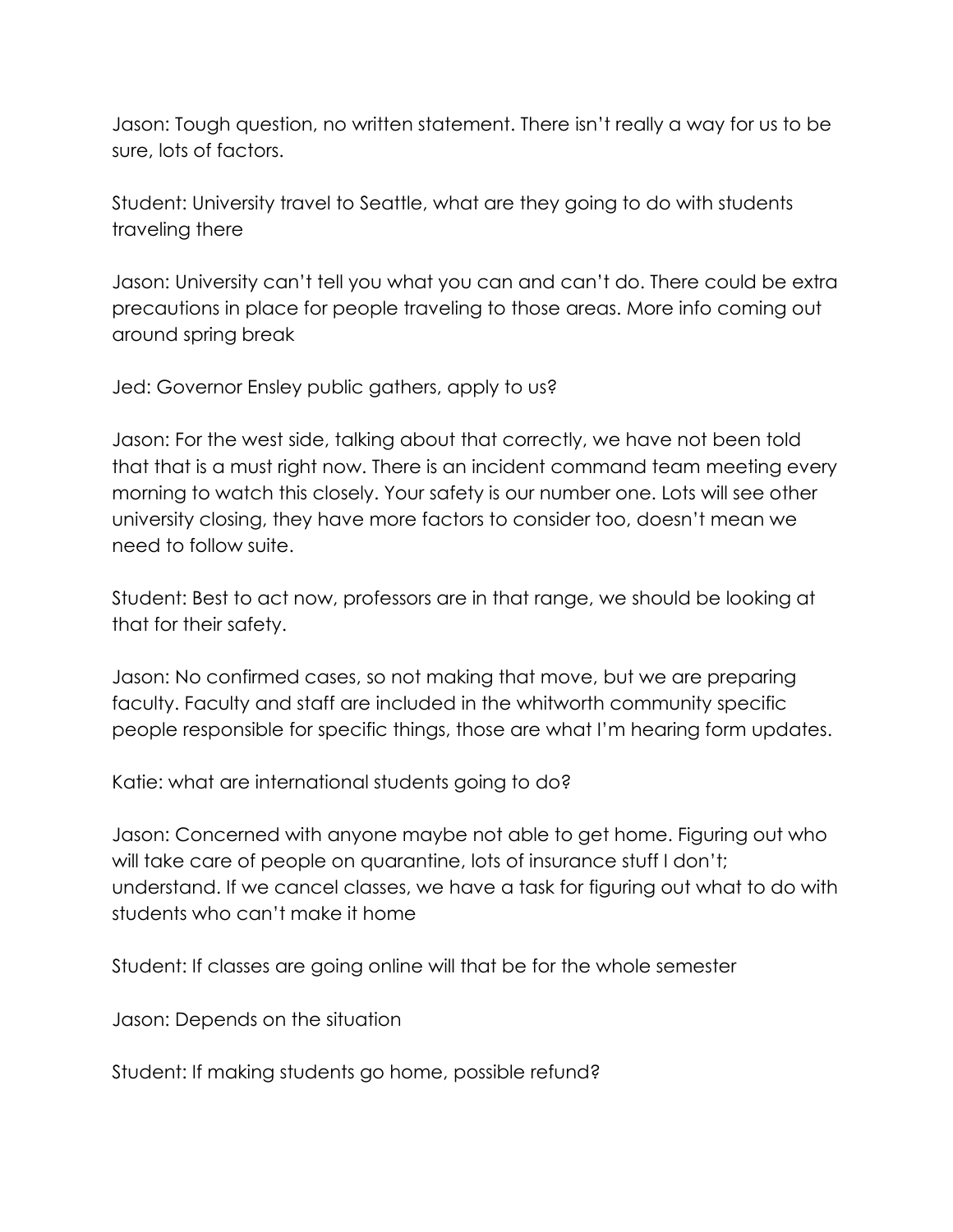Jason: I don't know, there is a group looking into that

Emily: eastern Washington moved classes online as of today

Jason: We are aware of this. We had a for clock meeting today about that

Student: If online classes, how soon in advance would we know?

Jason: Again, depends on situation. Acting on the best interest of the student. If I were in charge, I would like to give a specific date, but again no specific timeline set up right now.

Student: Do you know what will happen with classes that need on-campus factors?

Jason: There is a group looking into that. Talking with community partners, like udub and other who have already made this decision

Student: If classes go online, would they let us know with an initial email?

Jason: Situational, it depends on the factors

Rohini: for these academic factors, I am hosting a town hall at 5:30 to answer questions. Next Tuesday there will be flyers, Dr. Putzke, Dr. Pickering, Dr. Nixon, and Brooke Kiner. Rob 141. Start at 5:30, assuming done by 7

Jason: lots of rumors out there, pay attention to official emails. And whitworth.edu/coronavirus. Pay attention to those things. I've heard a lot of random stuff form people

 $\_$  , and the set of the set of the set of the set of the set of the set of the set of the set of the set of the set of the set of the set of the set of the set of the set of the set of the set of the set of the set of th

# **Club Updates**

Sarah: hi, I'm Sarah, the club coordinator.

# **Catholic Fellowship**

Nicole Pichette 22: I'm the pres. Also, the best contact. Lots going on weekly meetings Tuesday nights in ABC 7:30-9. Every Sunday morning, we have mass. Next week big event. St Patrick's day doing pancakes in the hub mpr, green pancakes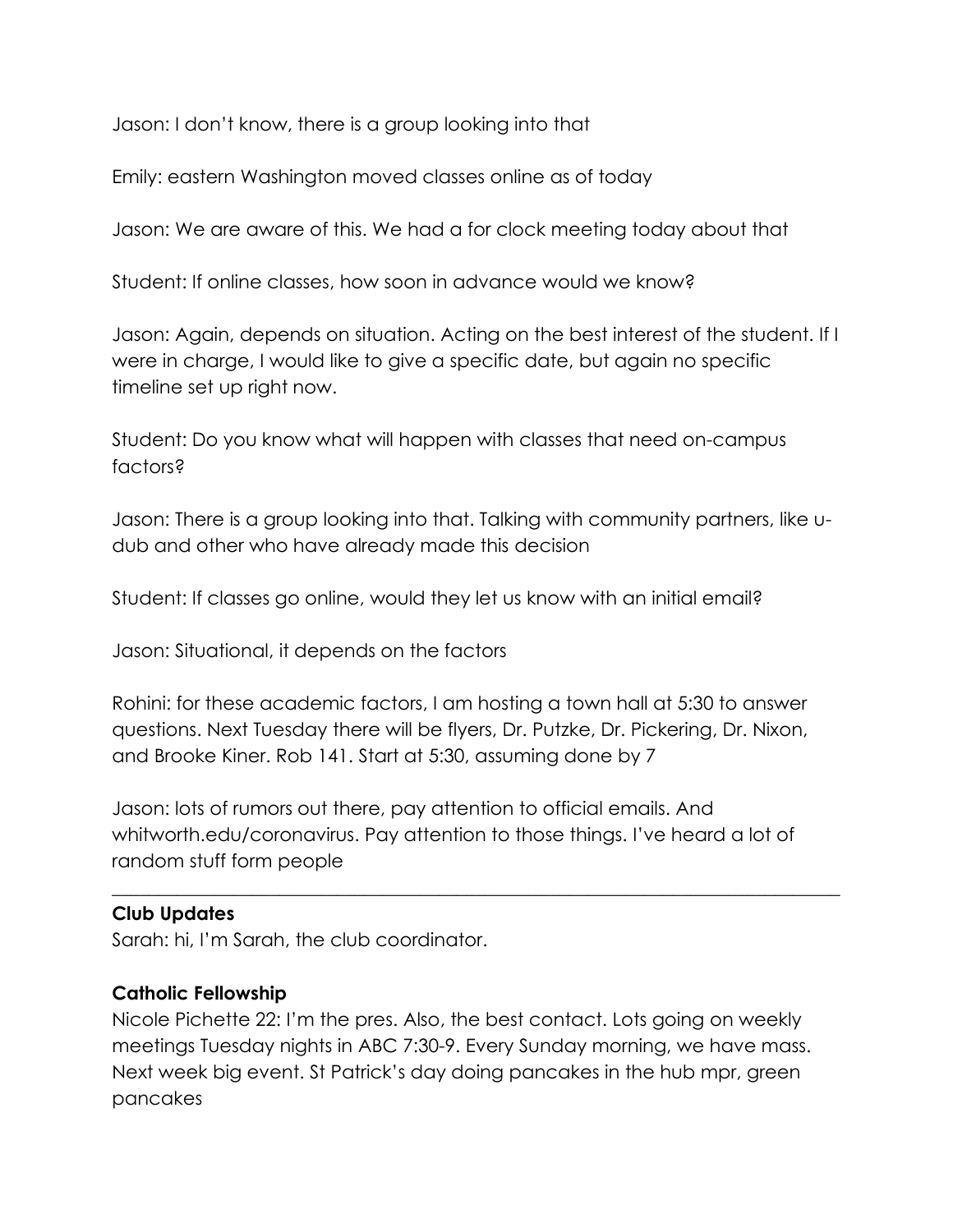### **Physics Club**

Mateo: ill the be best contact, events we have April 11<sup>th</sup>. Game night Friday April 3rd. working with the astronomy club, soon to be chartered. Later this week wanting to go to pullman for a talk but postponed because of the virus. Also visiting golden dale observatory. Mreynosoroman20@my...

# **Cool Whip**

Tucker: I'm the pres. of cool whip the improv comedy club. Brief update. We have our regular shows, also started up Saturday afternoon live. Wanting people to learn improv with us. Show up to extra practice and play games, not in front of live audience. Almost every Saturday, of course not during break. Usually 12:30-1:30 her in the hub ABC room. This Saturday is in Hawthorne 101. Also have some shows this semester usually \$2. One this Sunday March 15<sup>th</sup>. Show at 7:30 in cowls auditorium. Also show on Friday April 3rd 8pm, also stage 2. Less then 200 show up. Also, follow us on Instagram @wucoolwhip. Contact twilson20@my... That's T like letter in the alphabet and Wilson like the balls.

### **President Updates**

Rohini: Jericho, looking for people to help with. Conference that began last year. Maybe conference, maybe sharing of cultures. Format is loose. The ASWU town hall got confirmed before this meeting. Next Tuesday the 17<sup>th</sup> in Robinson 101. Any questions?

 $\_$  , and the set of the set of the set of the set of the set of the set of the set of the set of the set of the set of the set of the set of the set of the set of the set of the set of the set of the set of the set of th

 $\_$  , and the set of the set of the set of the set of the set of the set of the set of the set of the set of the set of the set of the set of the set of the set of the set of the set of the set of the set of the set of th

# **FVP Updates**

Faizzan:

Capital: \$14,534 Unallocated: \$ 16,285

Finance committee met on the  $8<sup>th</sup>$ . first rounder wanted 500 for tournaments, they approved the requisition. Second, women's soccer club 316 for tournament, approved. Third, tablecloth for advertisement and marketing, approved. Fourth.

Liz: secret project to put a Ballard smiley, wanting to paint it in April.

Faizzan: Martial arts club wanted to approve mats to prevent injuries. That was approved, 255 from capital. Psychology club, we will vote on this. 700 to attend a conference, to present their research. They want to present the research in a more diverse setting, wanting to network. Further the academies by allowing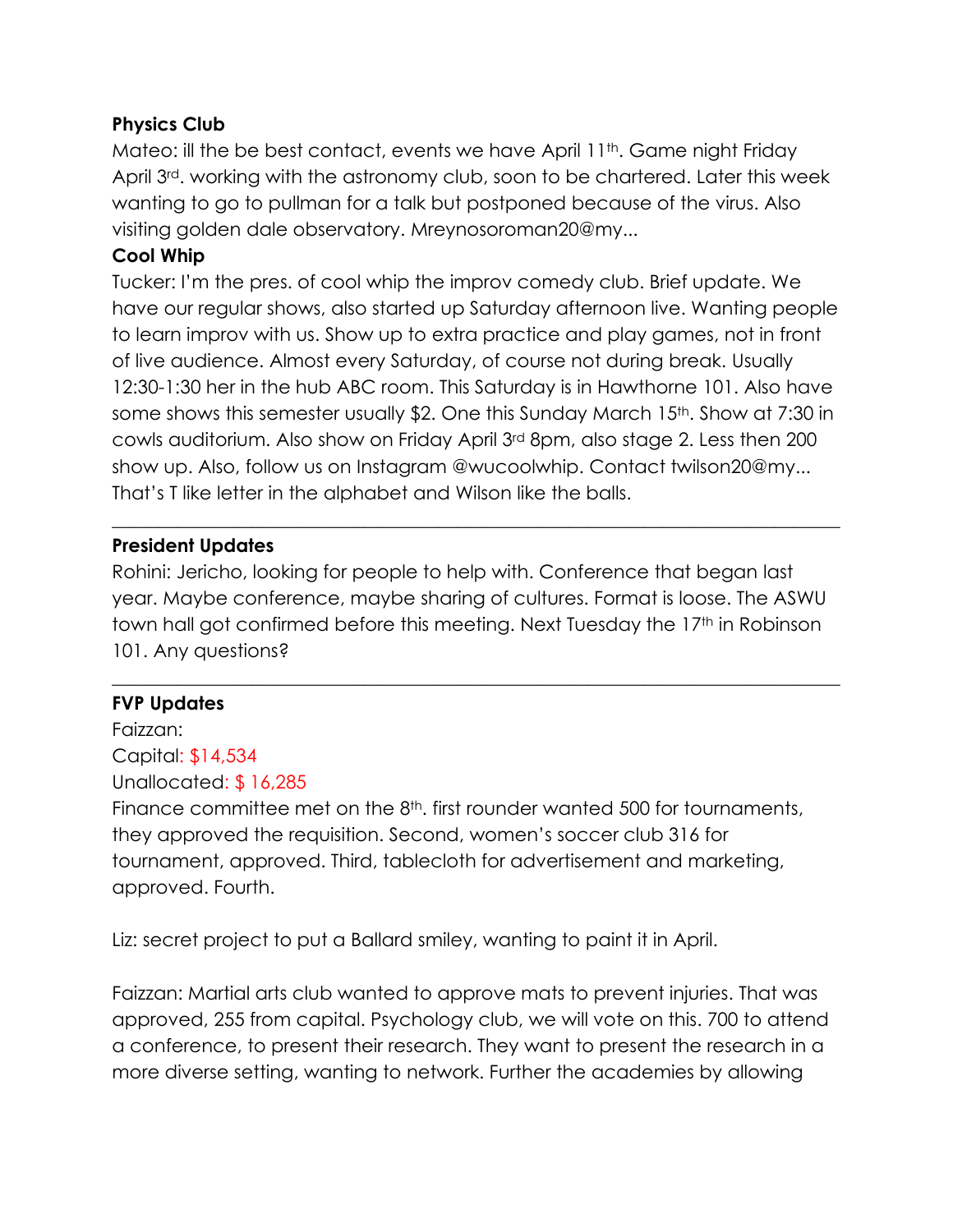student to present their work and participate in discussion. Our ASWU policy says we can fund up to 200 per student, there are 7 students who are attending.

Student: Where and when?

Emma: I think it's in San Francisco. I think in April. WPA is a big deal for psych majors, presenting our senior thesis. It looks good on job applications. April 29th-May 3rd.

Sophie: if it gets cancelled, what happens?

Faizzan: If they already use the money, then it is gone, the budget will be readjusted at the end

Emma: I motion to approve Seconded by: Hannah In approval: 17 | opposed 1 | abstaining: 0 Motion passes

Faizzan: fasfa wants to attend a conference, wanting \$657 in order to attend.

Catherine: lots of workshops, lots of other universities, team building and networking. Learn more about our culture and how to apply it.

Nate: co-pres. Reason why, give opportunity for current members to understand what its like to be in a leadership position.

Miranda: what is the money going to

Katherine: Transportation and lodging

Celia: inline with our mission by supporting diverse students, I would encourage people to pass.

Jed: I will probably vote in opposition, because of corona virus.

Katie: vote for Stewart not yourself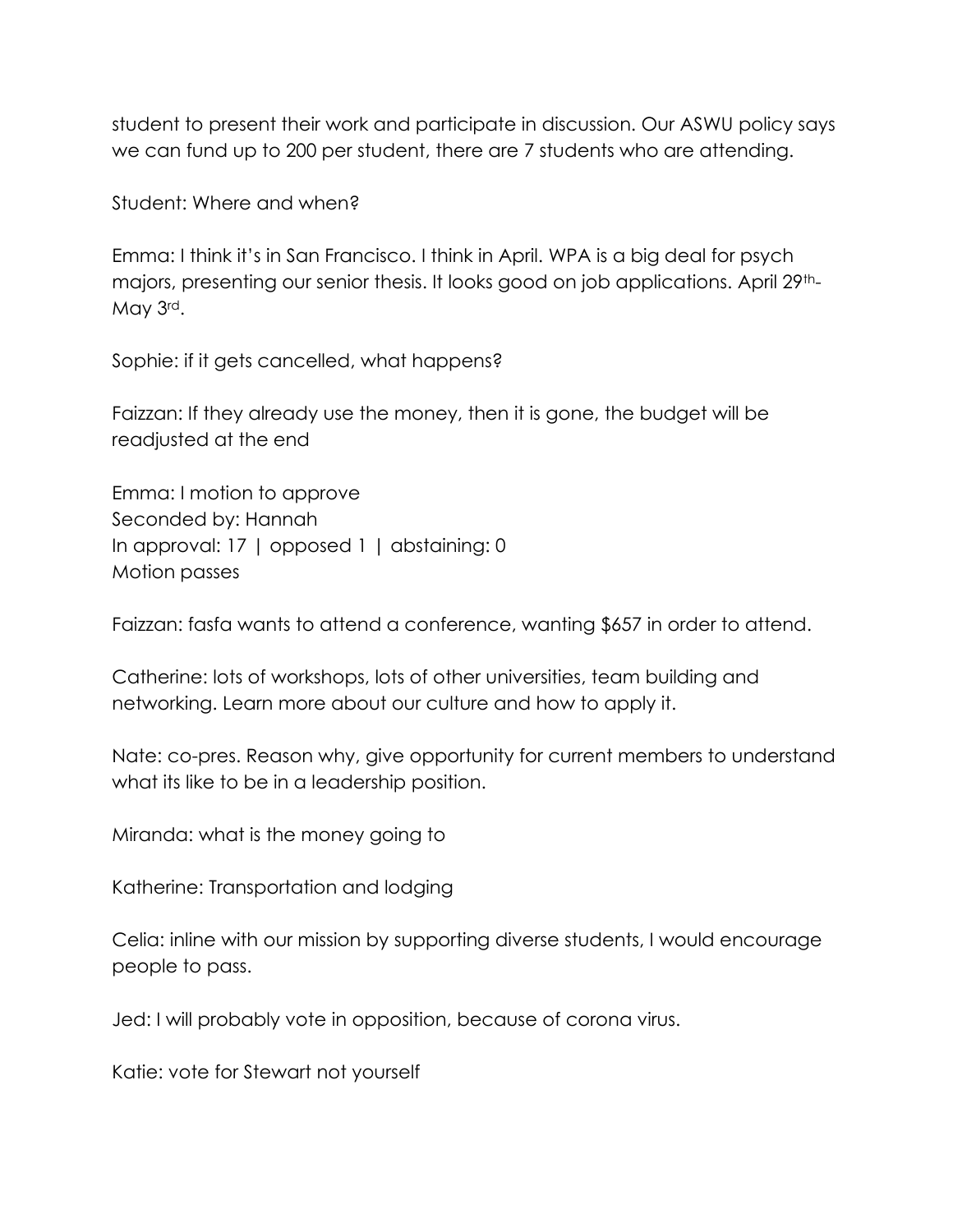Abdul: the original requisition: giving them the money, doesn't mean it goes their way, it just gives them access and the ability to use that amount

Bryn: Remember, you could just as easily get sick somewhere else too

Sarah: I liked what he said about leadership and connecting people with a larger group. Good that they are chartered, but better to connect them to a larger community. A lot of us are student leaders here.

Laura: I want to respect all the voices heard. Want to do student empowerment, we just want to be here to support them.

Motion to pass: Emma Seconded by: Sean In favor: 16 | opposed: 1 | abstaining: 1

### **EVP Updates**

Katie: any visitors left, please sign this sign in sheet for more information that I can send you r way. Meals cards are at the end of the meeting, come see me afterwards. Applications open for elections. Informational meeting over in chambers after this meeting. Next week, applications closed, two approved applicant meetings. One-on-ones, wanting to meet with you senators. Please email me if you Haven't been scheduled yet. Student highlight by Miranda: forensics speech and debate team.

 $\_$  , and the set of the set of the set of the set of the set of the set of the set of the set of the set of the set of the set of the set of the set of the set of the set of the set of the set of the set of the set of th

Miranda: exact locations

6:30 next week and 3pm the following Thursday.

Miranda; deadline application?

Katie: close 5pmwendesady the 18th

### **Upcoming Events**

### **Wasted: A Community Lent Project**

Bryn: a lent project goes until Easter April 12<sup>th</sup>. Next workshop is living 0-waste with mason jar recipes and brownies. In Ballard hall

 $\_$  , and the set of the set of the set of the set of the set of the set of the set of the set of the set of the set of the set of the set of the set of the set of the set of the set of the set of the set of the set of th

### **Basketball Viewing Party**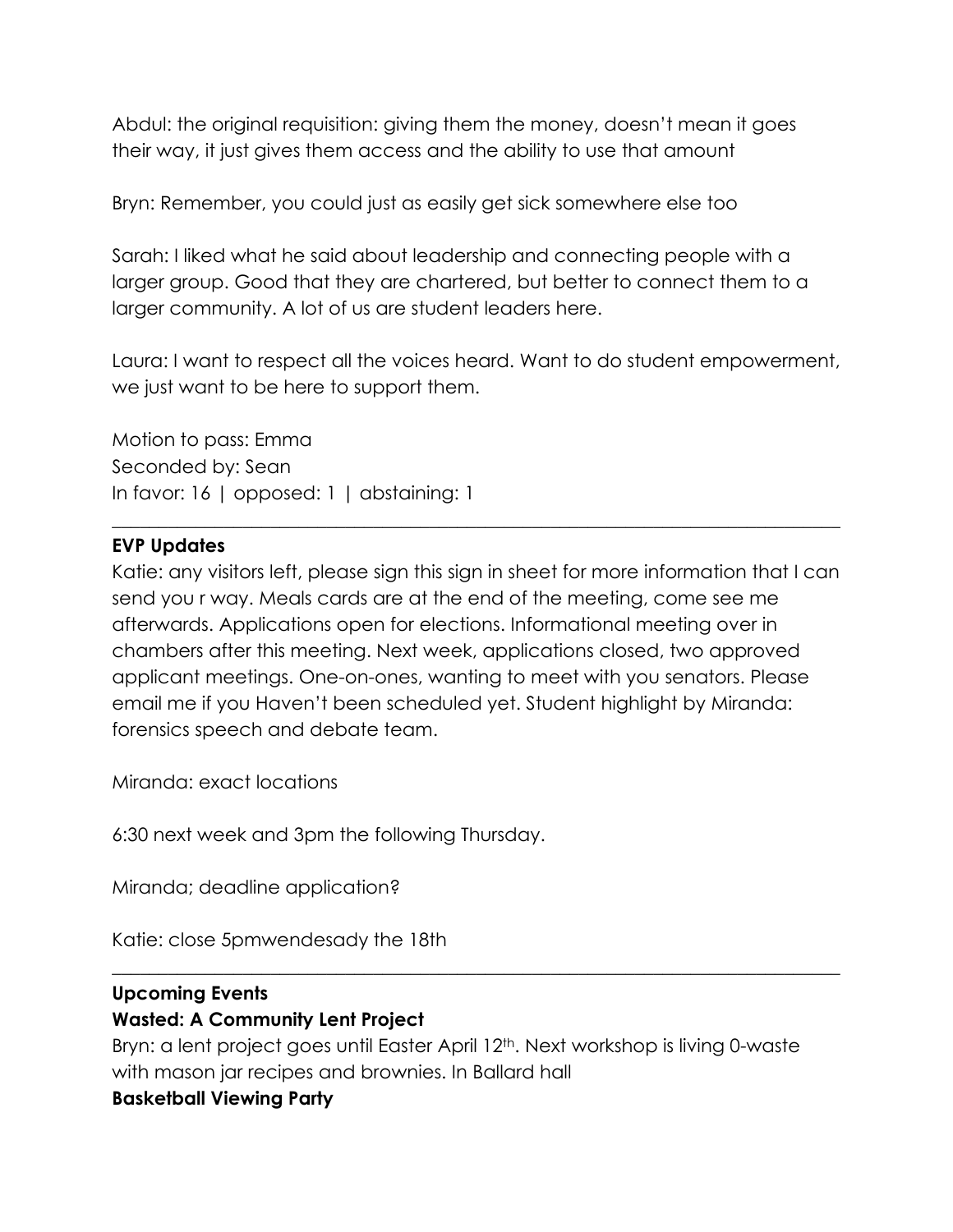Cameron: The men's basketball team are in the Sweet 16 for the first time since 2013 and are playing the number one seed in D3 this year. The game is scheduled to start at 5 pm our time, and there will be snacks provided. I am also talking to the super smash bros club to see if they wanted to have some games up on the big screen before the game/at half time. Something else to note is that there will not be any spectators allowed at the game in Philadelphia, but that doesn't mean we can't watch the game from here.

# **Awkward Middle School Dance**

Liz: its going to be this Saturday March 14<sup>th</sup> 8-11. Wear what you wore in middles school.

# **Black Student Caucus**

Theresa: tomorrow at 5-7pm in crows' nest. Free dinner and free t-shirts

# **Unplugged**

Parker: deadline is this Friday, we are up to 4 people. Top 3 moving onto pirate idol. Possibility to win 400. Encourage students to attend.

### **Off Campus Movie Night**

Emma: tomorrow night at the garland. Knives out. Free entry and popcorn. Start at 6:55

 $\_$  , and the set of the set of the set of the set of the set of the set of the set of the set of the set of the set of the set of the set of the set of the set of the set of the set of the set of the set of the set of th

# **Unveiled**

Laura: this Saturday 7-8:30. Mama beans are going to be there. Empanadas were ordered. Free space for people to be there.

# **Constituency Reports**

### **Baldwin-Jenkins**

Emily: ra applications were open, lots of freshman applied. Fire alarm went off Sunday morning

# **Stewart**

Jed: doing pretty good. Fun primetime, playing tella-strations. Due to recent events, we are keeping Stewart clean.

# **McMillan**

Sean: not much happening, people looking forward to awkward middle school dance and mid-terms

### **Theme Houses**

Jorge: residence are good, monthly meeting on Thursday. A couple interested in applying for theme-house senator

### **Off Campus**

Emma: people are kind of sick. Seniors are worried about not being able to go on campus because of corona virus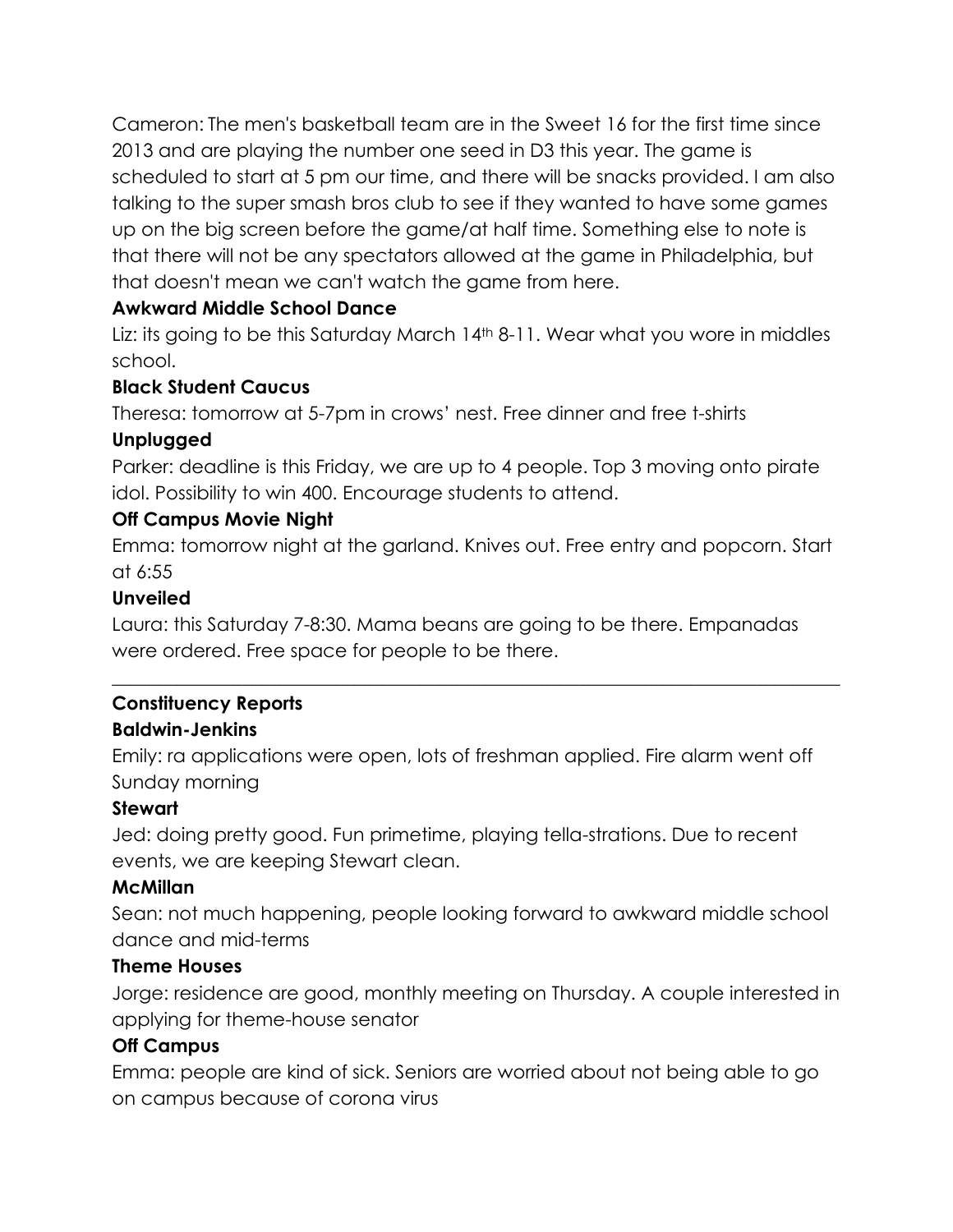### **Ballard**

Liz: awkward middle school dance. A resident shaved something into his head. A few residence are wearing face masks, hopefully just colds.

### **Oliver**

Celia: hanging in there, lots of flu and strep. Daylight saving time hit hard. People are quarantining themselves and going home if sick

### **Boppell**

Kaylyn: daylight savings hitting everybody hard. 5 people interested in applying for senator

# **Global Engagement Representative**

Aditi: people are stressed with midterms and assignment coming up. People looking forward to spring break. Celebrating St. Patrick's day with an Irish student

### **Duval**

Sam: doing well, anxiety about the school maybe shutting down and the corona virus

### **Arend**

Miranda: honestly kind of chilling. Our RD is looking for a new ra and new rd and doing ra applications. Our event dates keep shifting our dates around.

### **Warren**

Aeron: warren peace is coming together, we had an ice cream party for onepine day

 $\_$  , and the set of the set of the set of the set of the set of the set of the set of the set of the set of the set of the set of the set of the set of the set of the set of the set of the set of the set of the set of th

# **Campus Vibes**

Parker: Covac met on Monday. New class theology 285 on god and sex. Core 350, 4-3 credits. Core 350, doing a first half and a second half. Core 250 is trying to figure out how to keep d-groups. Try to register for a d-group that's not requirement. Possibly making it 0-credit lab. Covac has no say on what they get to do with the programming. Keep the d-group but try to keep it within a 3 credit class.

Bryn: increase in parking questions and concerns. Parking task force met last week. If you have concerns or questions, contact me or Sean. There will be answers coming soon. Lots of problems going into illegal parking. Security is getting 3 new boots. \$300 fine to remove the boot. Parking passes will increase in the fall. Make people aware, that it's not good to park illegal. It's increasing to \$100.

Jason: the booting information is in the student handbook.